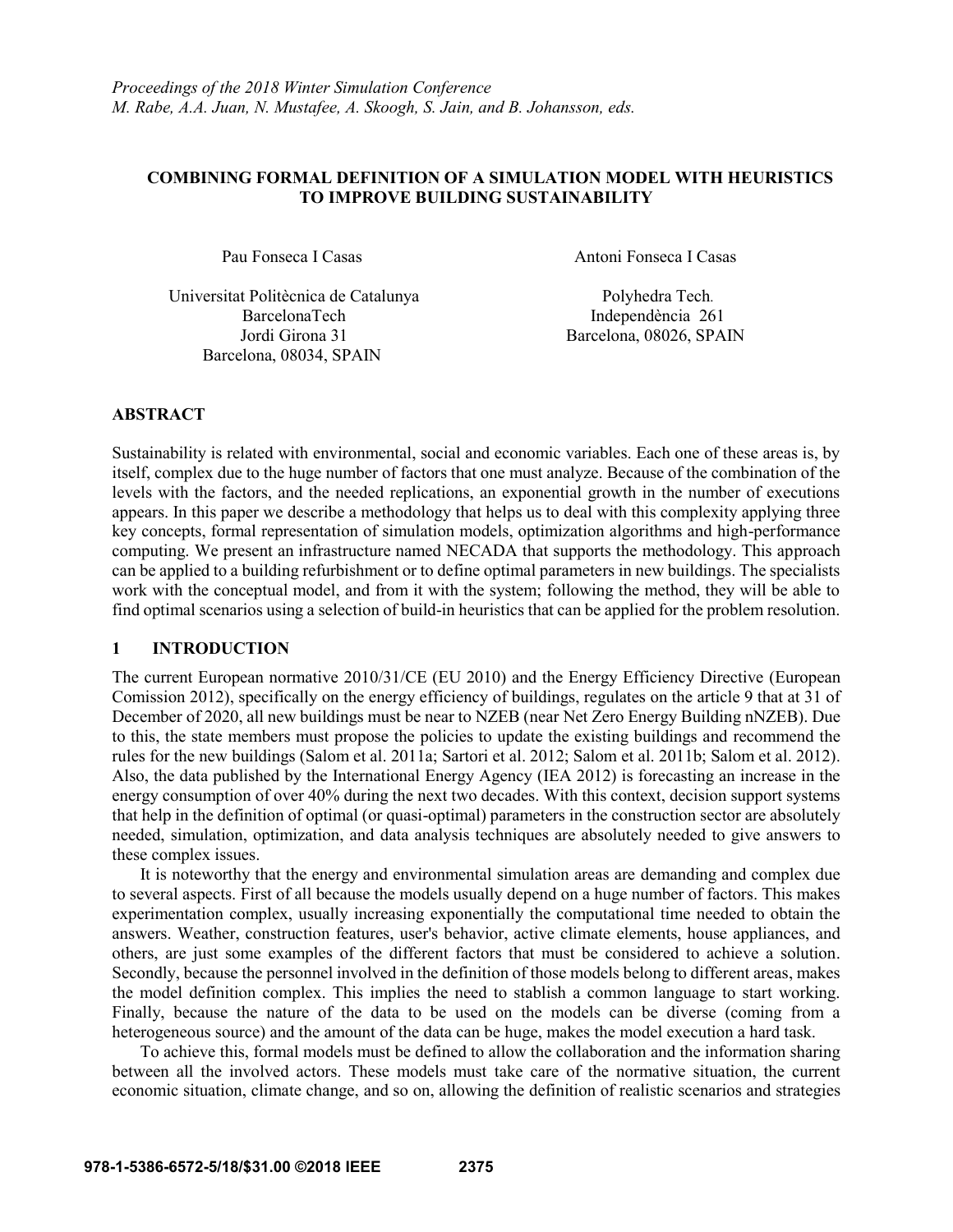that must be analysed. This analysis, and the huge number of alternatives to be considered, must be coherent with a methodology that makes it possible to obtain knowledge from the huge dataset, simplifying the cooperation of specialists coming from different areas, and allowing the representation of the causality.

In this paper we present an methodology implemented on an infrastructure named NECADA (Fonseca and Fonseca 2015), that allows the definition, using a formal language, of the parameters that we want to later analyze on an optimization experiment, define the co-simulation elements to be used on the calculus, and considering the execution approach to be done. NECADA can be used to analyse thousands of different scenarios taking care of the sustainability parameters defined in the European directives. To do so we combine the use of formal languages, co-simulation techniques, high performance computing and heuristics to obtain good alternatives that allow the public administrations and the general users to improve the behaviour of buildings and urban areas regarding sustainability parameters. NECADA generates comparative results, showing the effects of each constructive aspect on the total consumption of the building. Starting from there, the user can define different configurations for the design. In each configuration the specialist can change, just as an example, the constructive solutions, the thickness of the wall, the orientation or the meteorology of the location of the building.

In order to not reinvent the wheel, the methodology must allow, through co-simulation techniques, using the more widely used calculus engines, like EnergyPlus (EnergyPlus 2014) as an engine for calculation of power consumption, OpenFoam as an engine for calculation of CFD (Computational Fluid Dynamics), Radiance as lighting calculation engine, among others. NECADA aims to work within a cloud computing architecture and be able to perform several calculations at a time through the management of different parallel instances. If more computing power is required, it can also work in a cluster of computers (Fonseca et al. 2015). However, although NECADA infrastructure can use high performance computing techniques to accelerate the answers, optimization techniques must be applied to obtain a solution in an accurate time spam. To do so SDLPS (Fonseca 2008; Fonseca et al. 2013), the co-simulation engine that rules NECADA models, implements some heuristics that can obtain accurate answers in half of the time needed to find the optimum value doing the force brute execution of the experimental design.

The heuristics that can be implemented on the frame of the problem, can behave well depending on the nature of the data. Also depends on the nature of the factors that are going to be optimized. In this case, and due to the nature of our problem we focus on multiple-objective optimization problems, see other approach to obtain accurate answers on time on (Almada et al. 2016). In the specific area of energy, and building simulation, there are several works done, see (Bernal and Dufo 2009) for a review. The use of genetic algorithms (Fan et al. 2009) or particle swarm optimization adaptation, like (Zhang et al. 2015) are some of the techniques most widely used, always with subtle idea to define a decision support system that simplifies the energy management (Chang 2014; Mattiussi et al. 2014). These techniques can be introduced on the methodology to improve the response time on the complex problems we try to solve.

### **2 METHODOLOGY**

The methodology is based on the use of formal languages to define a holistic approach to the problem. In our approach, the conceptual model, and the codification of this conceptual model are done automatically using SDLPS (Fonseca 2008).

The overall representation of the methodology is presented in Figure 1. The proposed methodology is an evolution of the proposed phases that must be followed in a simulation model presented by (Sargent 2009). There are 6 key points that support the entire approach. First we consider that we deal with an **heterogeneous system**, mainly composed by several pieces that can provide information from several sources. This Internet of Things (IoT) paradigm implies the need to interconnect and use several elements, maybe using a Middleware. From an analysis of this system is defined the **problem entity** that defines the scope of the problem and clearly states the goals that direct the analysis. From this definition, a detailed **conceptual model** is done.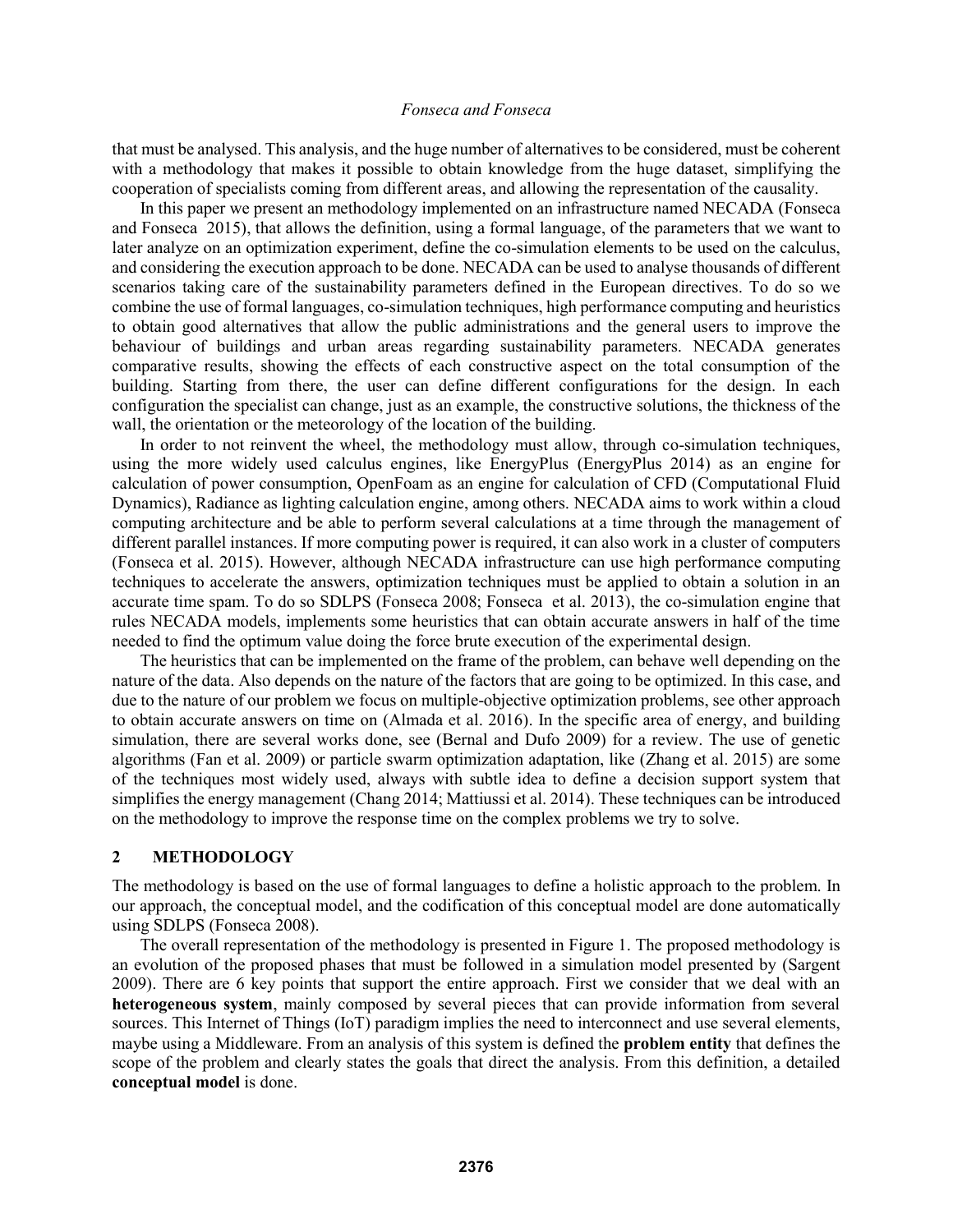*Fonseca and Fonseca*



Figure 1: Methodology applied on the frame of the project. The iterative process allows to perform always a validation of the sub products one obtain in each step of the process. The process starts with the heterogeneous systems that one wants to analyze (on green in the figure).

This model is a key element since it represents all the knowledge (and represents the causality relations) we have regarding the system, filtered by the problem entity definition. All the specialist can discuss regarding the model through the graphical representation of their relations, simplifying the interaction with personnel that are not related with simulation, optimization or statistical techniques. From this model a computerized model is built. In our approach this codification is done automatically thought SDLPS. From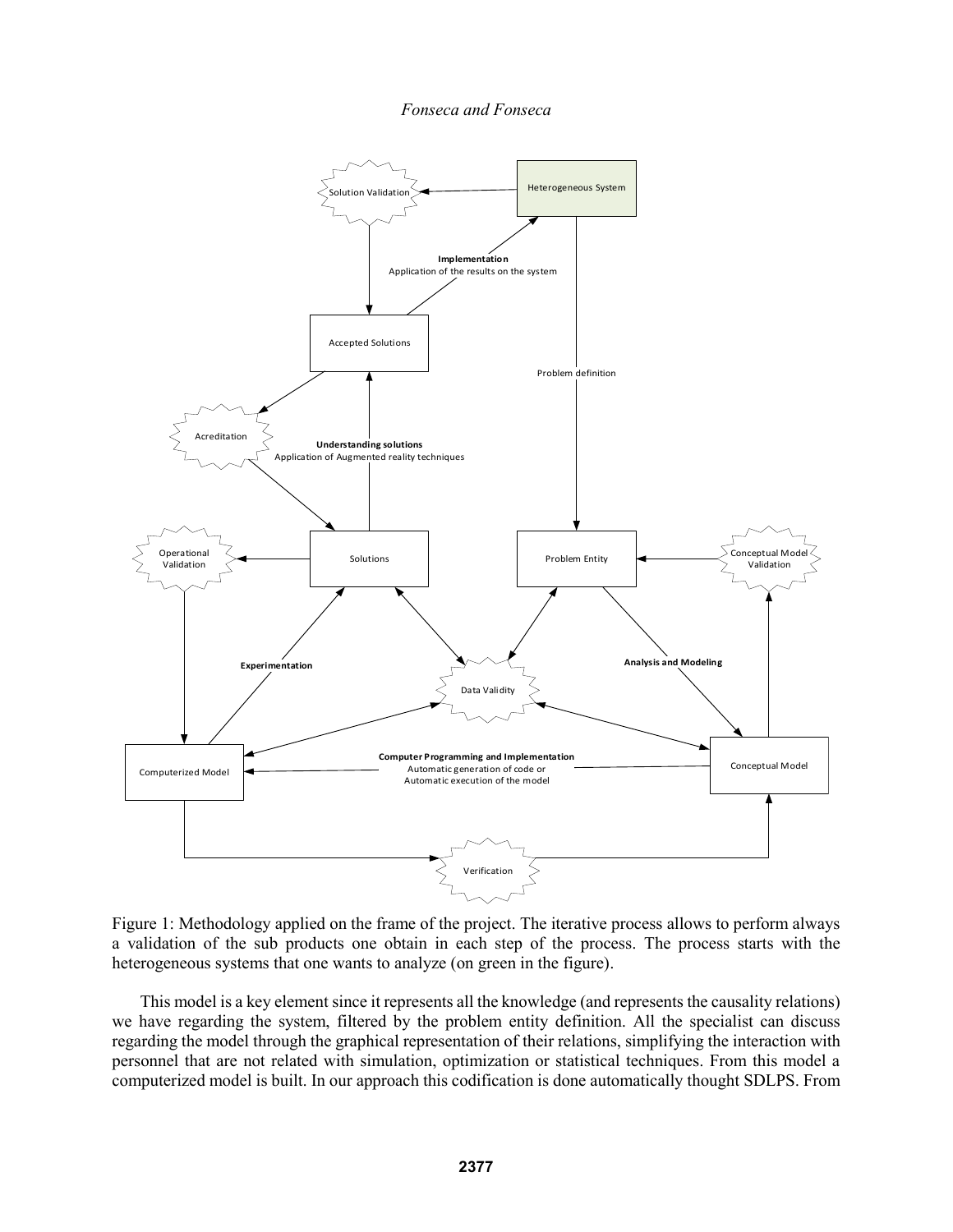the execution of this computerized model some solutions emerge. This will represent the set of possible solution that fits with the problem definition. Not all these solutions will be accepted by the client or the expert on the system. Finally, once the client believes the model, a subset of the solutions provided by the DSS, the accepted solutions, will be accepted for its final implementation on the system

The validation and verification processes that rules the methodology are the Conceptual Model Validation, the Operational Validation, the Data Validity, the Verification, the Accreditation and the Solution Validation. All these steps must be assured to guarantee that the accepted solutions are correctly applied on the system to give an accurate answer to the problem entity.

We are going to focus now on how we can connect the conceptual model with the use of optimization techniques, and more specifically, the use of heuristics. We focus on a problem entity that tries to solve the sustainability problems related to a building or an urban area.

### **3 CONCEPTUAL MODEL**

The conceptual model we use follows the holistic view of the system that is represented in Figure 2. This system represents a building, that can be just one instance in our model, if we are focused on the simulation of an urban area. We define four phases:

- 1. Design: In this phase we detail the definition of the building and the different aspects that must be considered in order to start the construction process.
- 2. Construction: This phase details all the processes needed in order to construct the building. The materials, the transportation, the water and the energy, among many other factors must be considered.
- 3. Use life: In this phase are specified the detailed aspects related to the building use, the energy consumption of the inhabitants, the waste generation, and so on. In this phase a lot of work is done in order to improve the use of the building by the users, some gamification techniques can be applied, see (Muchnik et al. 2016).
- 4. Deconstruction: The last phase for a building, that encompasses all the needed processes in order to recover all the materials used and define the needed treatments for those materials that cannot be directly reused.

From this abstract representation of the simulation model, we can go further and, following our approach, define a simulation model that represents the system. In this case we use Specification and Description Language (SDL) (ITU-T 2011; Doldi 2001; IBM Co. 2016). Figure 3 represents the first level of the SDL model defined on NECADA platform to perform the simulations. The complete specification and the details of the model can be found in (Fonseca et al. 2014).

The use of SDL is not a restriction in any sense, other formal languages can be used to define the model, like DEVS (Concepcion and Zeigler 1988) or PetriNets (Cabasino et al. 2013). Specifically in the building area an interesting approach using DEVS is presented on (Goldstein et al. 2010; Ahmed et al. 2010). It should be noted that there are mechanisms to transform the models represented with SDL to other widely used formalisms (such as DEVS and Petri nets). Therefore, that methodology transcends language itself being of general application, see (Fonseca 2015; Boukelkoul and Redjimi 2013).

Specifically on SDL the definition of the different variables that are going to be used on the different processes are done through the DCL's blocks, see Figure 4. Those variables are known by the specialist who desire to introduce them on the model definition or in the analysis that can be done later through the optimization, using in our case heuristics. All the variables that are defined on the DCL blocks, on the different processes, can be used as factors to define an experimental design. All the factors can be introduced in the optimization algorithms in order to find the optimal solution, reducing the number of experiments to be conducted.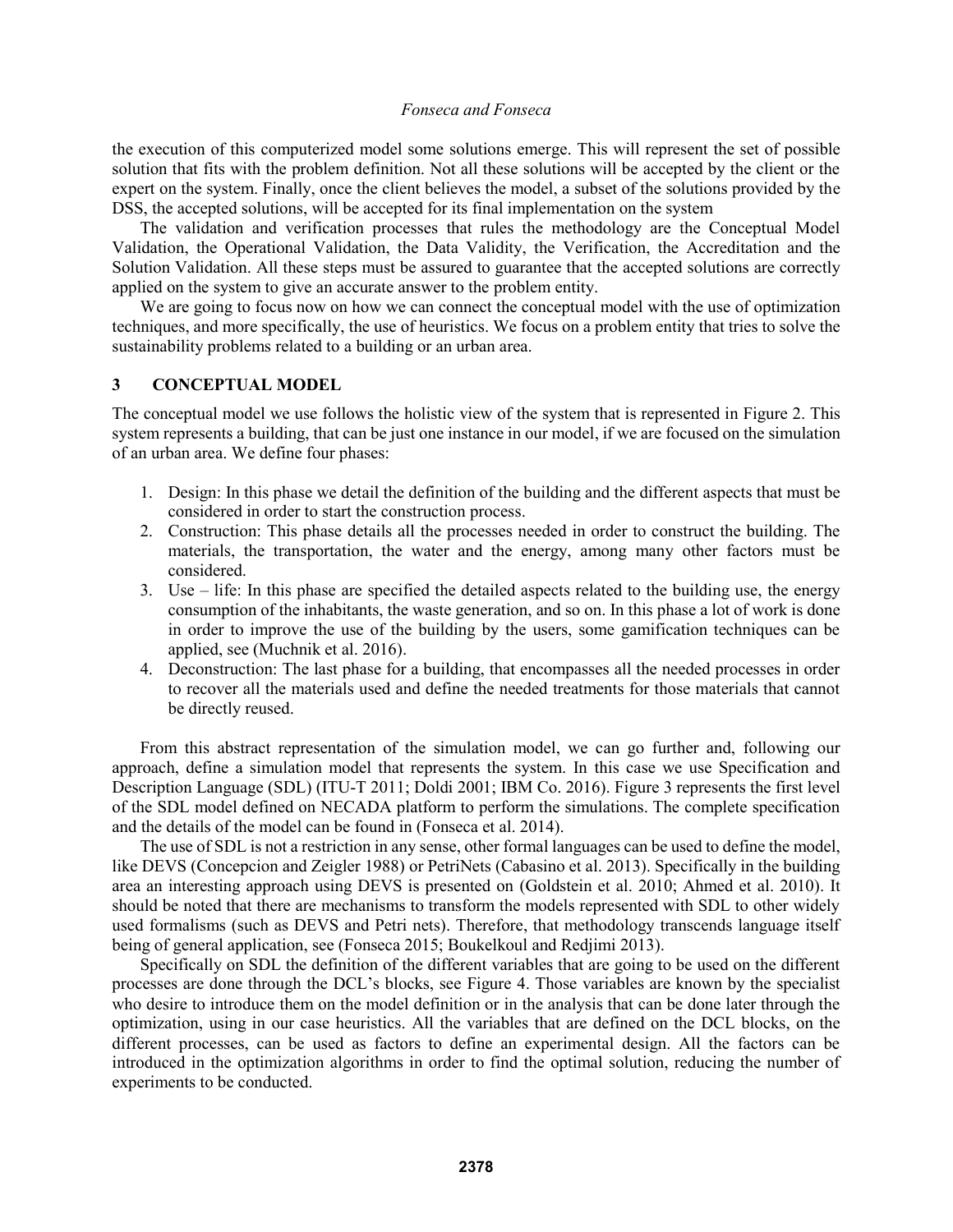

Figure 2: Simplified view of the holistic representation of a building model.



Figure 3: SDL representation of the model. First level, the system diagram.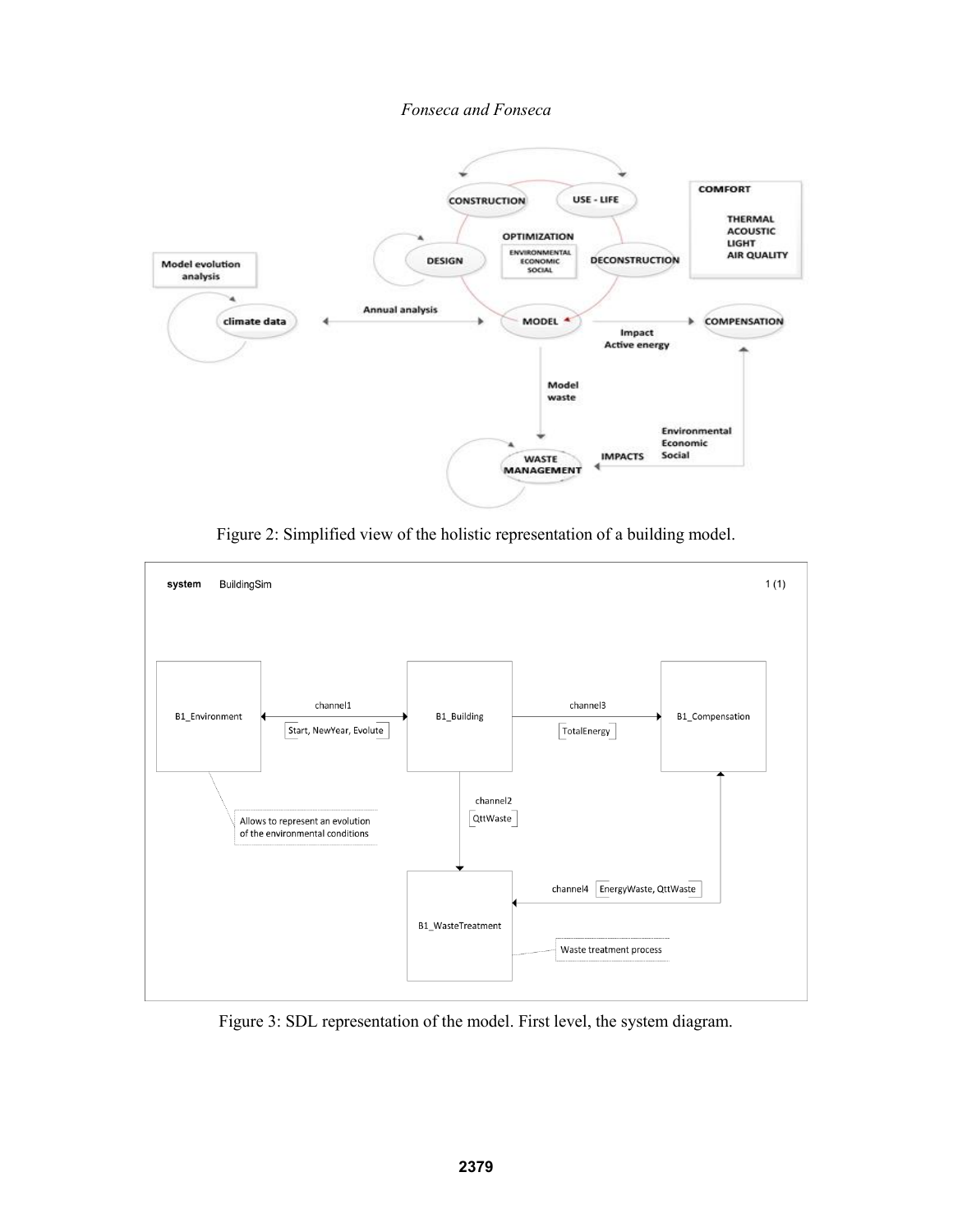

Figure 4: Definition of the different variables to be used on the model on the PROCESS SLD diagram using the DCL block. All the variables defined on the declarations block (DCL) can be used later to perform the optimization, can be considered (if needed) factors.

### **4 THE EXPERIMENT**

To depict the use of the infrastructure we use a real example that tries to analyze the behavior of a building regarding energy consumption. The experimental design is shown in Table 1. The definition of this design is done through an XML that allows the definition of all the combinations, taking care of the levels we want to use one each factor.

| <b>FACTOR</b>           | <b>VALUES</b>                      |
|-------------------------|------------------------------------|
| <b>TYPOLOGY</b>         | Tip B-320 mod.idf                  |
| <b>WALLS MATERIAL</b>   | M1, M2, M3, M4, M5                 |
| <b>ROOF MATERIAL</b>    | C1, C2, C3, C4                     |
| <b>WINDOWS</b>          | H1, H2, H3                         |
| <b>WINDOWS MATERIAL</b> | H1, H2, H3                         |
| <b>SITUATION</b>        | ESP Barcelona.081810 SWEC.epw,     |
|                         | ESP Madrid.082210 SWEC.epw         |
| <b>ORIENTATION</b>      | 0, 45, 90, 135, 180, 225, 270, 315 |

Table 1: Experimental design used on the experiment.

The **typology** is a file that follows the EnergyPlus Building Information Modelling (BIM) structure, allowing the definition of the building typology we are going to model; since we are mainly focused in a single typology we do not modify this factor. The weather files that define the **situation** factor (ESP\_Barcelona.081810\_SWEC.epw, ESP\_Madrid.082210\_SWEC.epw) are based on (Energy 2014). These files define the weather to be used in our experimentation. We want to analyze the behavior of our typology in these two climatic zones (Barcelona and Madrid).

The **walls material** factor defines the kind of materials that must be considered on the building: 5 different alternatives are going to be analyzed. **Roof material** considers four different alternatives that summarizes the main alternatives to be used to build the roof, considering the building typology. **Windows** and **windows materials** represents the size of the windows and the type of windows we are going to use. Finally, **orientation** defines the different alternatives the specialists want to consider regarding the final orientation of the building.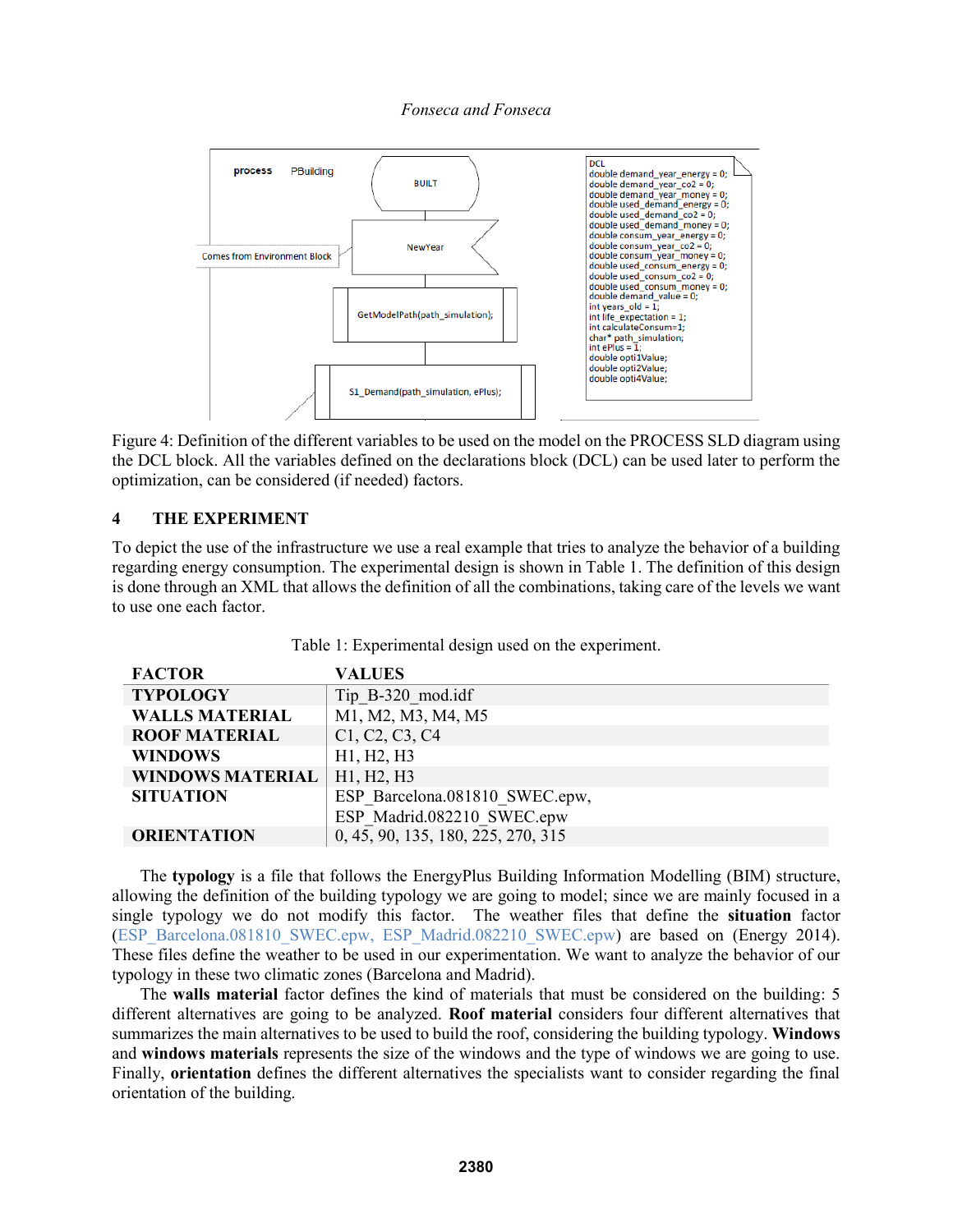If we allow all possible combinations, the number of scenarios to be analyzed would be 2880; however there are some combinations that are not allowed due to the nature of the materials, so the final number of scenarios to be considered is 336.

The typology we are going to analyze is an aisled residential building that is schematically represented by a square of 10 meters by 8 meters with two floors. This is a very simplified typology that helps us to understand the overall approach. Considering that for each scenario we need about 5 minutes, we need one day and 4 hours to calculate the scenarios. Other typologies can be more demanding, and the combinations can be large, like those presented in (Ortiz et al. 2016). This makes obvious the need to use some optimization procedure in order to reduce the time needed to obtain optimal or semi-optimal solutions. In our approach we are using heuristics to find quasi-optimal solutions, specifically on SDLPS are implemented Hill Climbing, Simulated Annealing and NSGA-II algorithms.

### **5 SDLPS, OPIMIZING OVER THE CONCEPTUAL MODEL**

Hill climbing is a local search technique. It uses an incremental method to optimize a single solution. The algorithm starts with a solution that is randomly selected and iteratively, tries to find an optimal solution. This process is done modifying a single element of the exploration space. If the change returns a better solution, the change is accepted. We select Hill Climbing because its simplicity, allows to present here it as an example, however the infrastructure allows to implement in  $C$ ,  $C++$  or .NET languages any other optimization algorithm that can be applied for the *Problem Entity*. In this specific case, Hill Climbing can be used because the shape of the curve does not present local maximum or minimum values. The Hill Climbing algorithm implemented in SDLPS is presented next.

```
void COptHillClimbing::Step()
{
   m R = selectTweakCopyParamFile(m S);
   i\bar{f} (m R.IsEmpty()) m End = true;
   Execute (m R);
   bool const violated = false;
   double rNumber = CCongruentailRandom::getInstance().uniform(0, 1);
   //If the restriction is violated it must be discarded
   double QualityR = Quality(m R, &const violated);
   double QualityS = Quality(m S, &const violated);
   double QualityB = Quality(m_Best, &const violated);
   //We select always the best solution.
   if (QualityR > QualityS)
   {
      m_S = m_R;if (QualityR > QualityB) m Best = m S;
   }
   m_limit--;
}
```
**Quality** function is built-in on SDLPS and is defined through the combination of the variables that the user wants to optimize. Hill Climbing is a single optimization method; however, it can be used here to obtain one of the bests solutions, SDLPS combines the different answer variables to find an optimal candidate solution. Any heuristic implemented must own this method **Step()**, that is iterated until we find a candidate solution. As we can see in the code, we start with a random candidate solution. The selection of the next alternatives to be evaluated is based on the permutation of one of the levels of the factors we define on the experimental design, hence the experimental design defines all the possible scenarios that are suitable to be analyzed by the optimization method.

The execution of the experimental design is controlled through SDLSP who implements the heuristic and who controls the execution of other simulation and calculus engines needed to obtain the answers, in a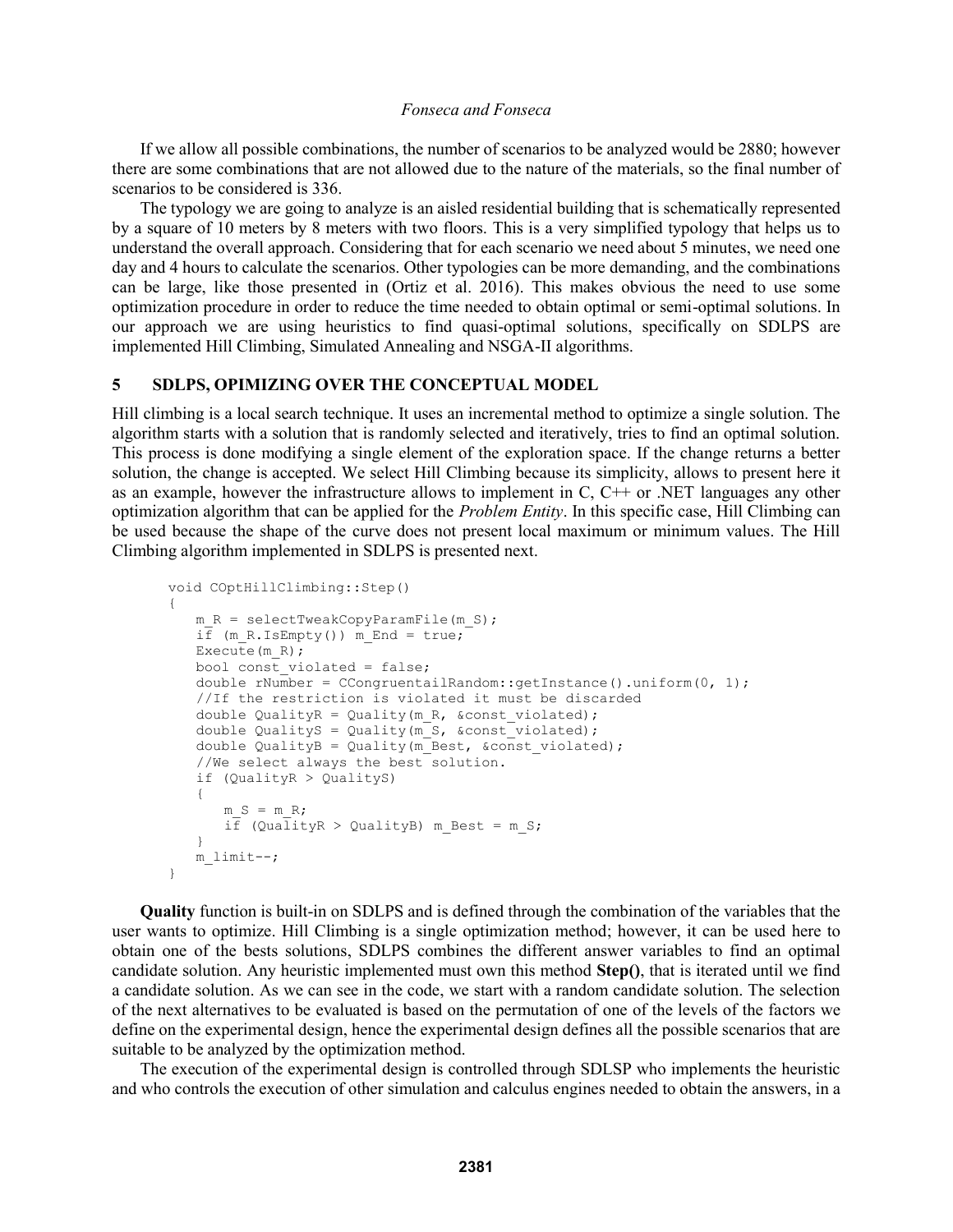co-simulation approach. This allows any calculus engine or legacy simulation model to be included. In this example we are using EnergyPlus.

The definition of the experiment presented in Table 1 can be done on SDLPS as is shown in Figure 5. Here we can detail the variables that we must use to perform the optimization, the restrictions and the definition of all the scenarios to be considered. On the SDL model are defined the different variables that must be used on the SDL agent's PROCESS that defines the behavior of the different elements; all those variables can be considered in the optimization process, see Figure 4. Also, we can detail restrictions for each one of those variables. Figure 6 shows the window that allows to select the optimization algorithm to be used.



Figure 5: Configuration of the experimental design on SDLPS. The variables that can be used on the optimization are obtained from the conceptual model.

## **6 DISCUSSION**

When we face a Problem Entity on a heterogeneous system, the use of a conceptual model is absolutely needed to be able to follow the needed validation and verification processes, believe in the answers (accreditation) and finally implement those accepted solutions on the system.

The problems we face on those kinds of systems usually imply the execution of thousands of different scenarios that must be compared in order to give a subset of candidate solutions. The time needed to execute these solutions will be huge, due to the need to use several calculus engines on the models or legacy simulation models. This requires the use of optimization techniques, heuristics in our case, in order to reduce the time needed to obtain the answers. However, this definition of the answers and the definition of the expressions to be used on the optimization algorithms must be connected, and also validated, by the experts.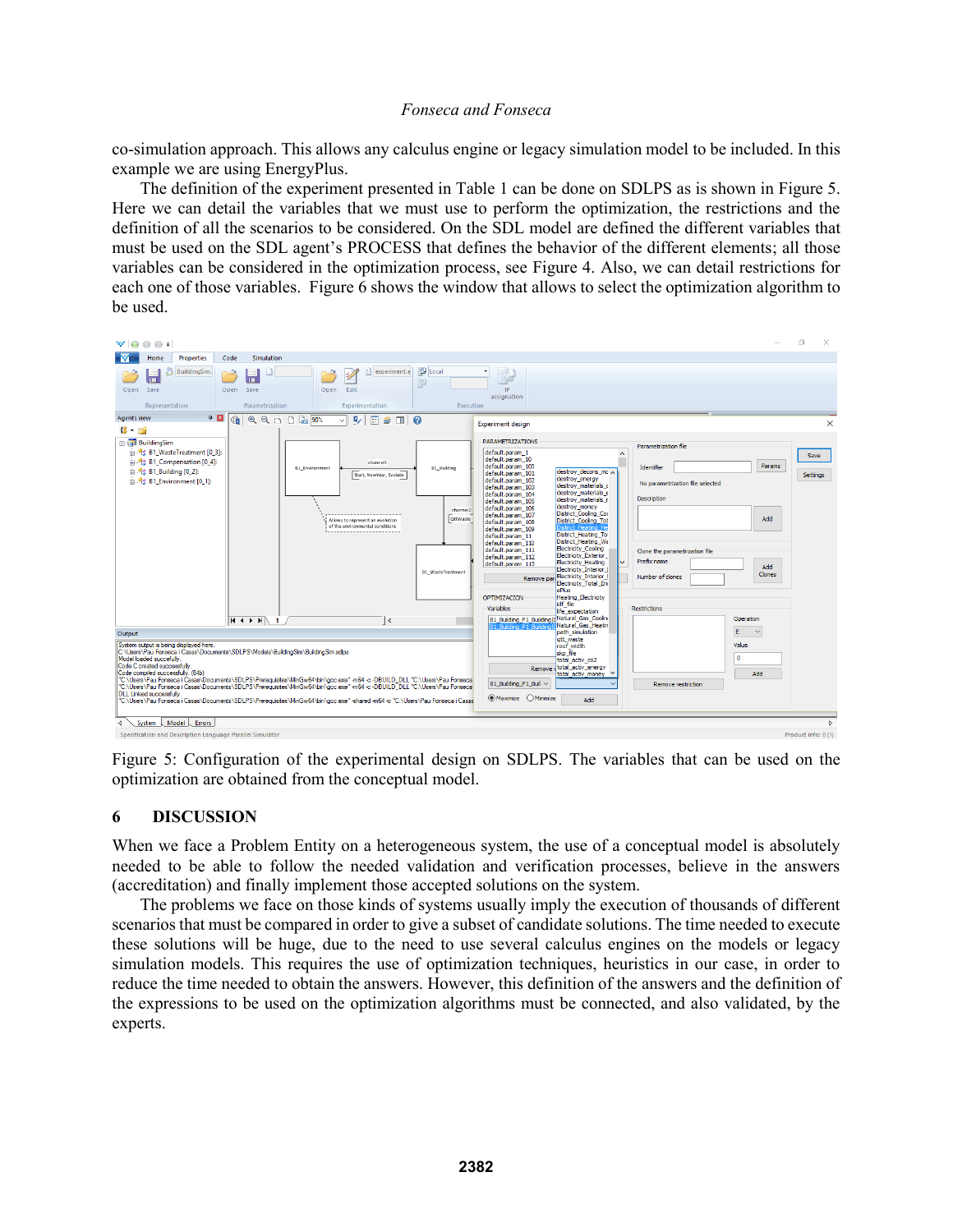| <b>AUG</b>   and            | $\mathbb{E}$ $\Rightarrow$ $\mathbb{E}$ $\Rightarrow$<br>$\sim$                                                                                                         |                                                                                                  |                                                                                                                     |                                                        |                  |                |
|-----------------------------|-------------------------------------------------------------------------------------------------------------------------------------------------------------------------|--------------------------------------------------------------------------------------------------|---------------------------------------------------------------------------------------------------------------------|--------------------------------------------------------|------------------|----------------|
|                             | <b>Experiment design</b>                                                                                                                                                |                                                                                                  |                                                                                                                     |                                                        | $\times$         |                |
| Envir                       | <b>PARAMETRIZATIONS</b><br>default.param_1<br>default.param_10<br>default.param_100<br>default.param 101<br>default.param_102<br>default.param 103<br>default.param 104 | ́                                                                                                | Parametrization file<br>Identifier<br>No parametrization file selected                                              | Params                                                 | Save<br>Settings |                |
|                             | default.param_105<br>default.param_106                                                                                                                                  | Configuration                                                                                    |                                                                                                                     |                                                        |                  | $\times$       |
|                             | default.param_107<br>default.param_108<br>default.param 109<br>default.param 11<br>default.param_110<br>default.param_111<br>default.param 112<br>default.param_113     | Optimization algorithms<br><b>∞</b> Force brute<br>Simulated Annealing<br>$\circ$<br>Temperature |                                                                                                                     | $\sqcap$ Random<br>Size of the sample<br><b>NSGAII</b> | $\mathbf{1}$     |                |
|                             | Remove param                                                                                                                                                            |                                                                                                  | $\Omega$                                                                                                            |                                                        |                  |                |
|                             | OPTIMIZACION<br>Variables<br>B1_Building_P1_Building Dist<br><b>B1 Building P1 Building Elec</b>                                                                        | Limit the execution to<br><b>Hill Climbing</b><br>Limit the execution to                         | 0 means no limit<br>$\circ$<br>0 means no limit                                                                     |                                                        |                  |                |
| 1 <sup>\Bui</sup>           |                                                                                                                                                                         | End of a simulation<br>$•$ By time                                                               | 1000.000000                                                                                                         |                                                        | <b>OK</b>        |                |
| 3w64<br>3w64<br><b>Bw64</b> | Remove vari<br>B1_Building_P1_Buil ~                                                                                                                                    | ◯ By number of loops                                                                             |                                                                                                                     |                                                        | Cancel           | r<br>se<br>ls: |
|                             | $\odot$ Maximize $\odot$ Minimize                                                                                                                                       | $\bigcap$ Never                                                                                  | Use with caution. This means that the<br>model defines the condition to finish<br>the simulation (i.e. TERMINATEs). |                                                        |                  |                |

Figure 6: Definition of the optimization method to be used on SDLPS.

In that sense, the proposed methodology allows to define, on the conceptual model, the relations (showing the causality one wants to test) the experimental procedure and the variables, that will be later suitable to be considered as answers variables, and from those, the variables that will be used on the optimization process. The different steeps followed on this approach are connected through the different validation methods the specialist can do in the overall experimental procedure. This allows to accelerate the validation, verification and accreditation processes, increasing the confidence on the solutions we obtain, and allowing to achieve the final goal of a simulation study, that is the implementation of the solutions on the system. Regarding the specific experiment done in this example (that represents a family of problems that can be solved) it is interesting to remark that the use of Hill Climbing heuristic provides an optimal solution with a fraction of the executions, see Figure 7.



Figure 7: Experiment execution. The red dots represent those executed by Hill Climbing. An optimal value is one selected by the red big circle.

To obtain the complete dataset, with the execution of all the scenarios, the time needed was about 28 hours, but with the use of the heuristic a reduction of an 85% of the time needed to obtain the solution was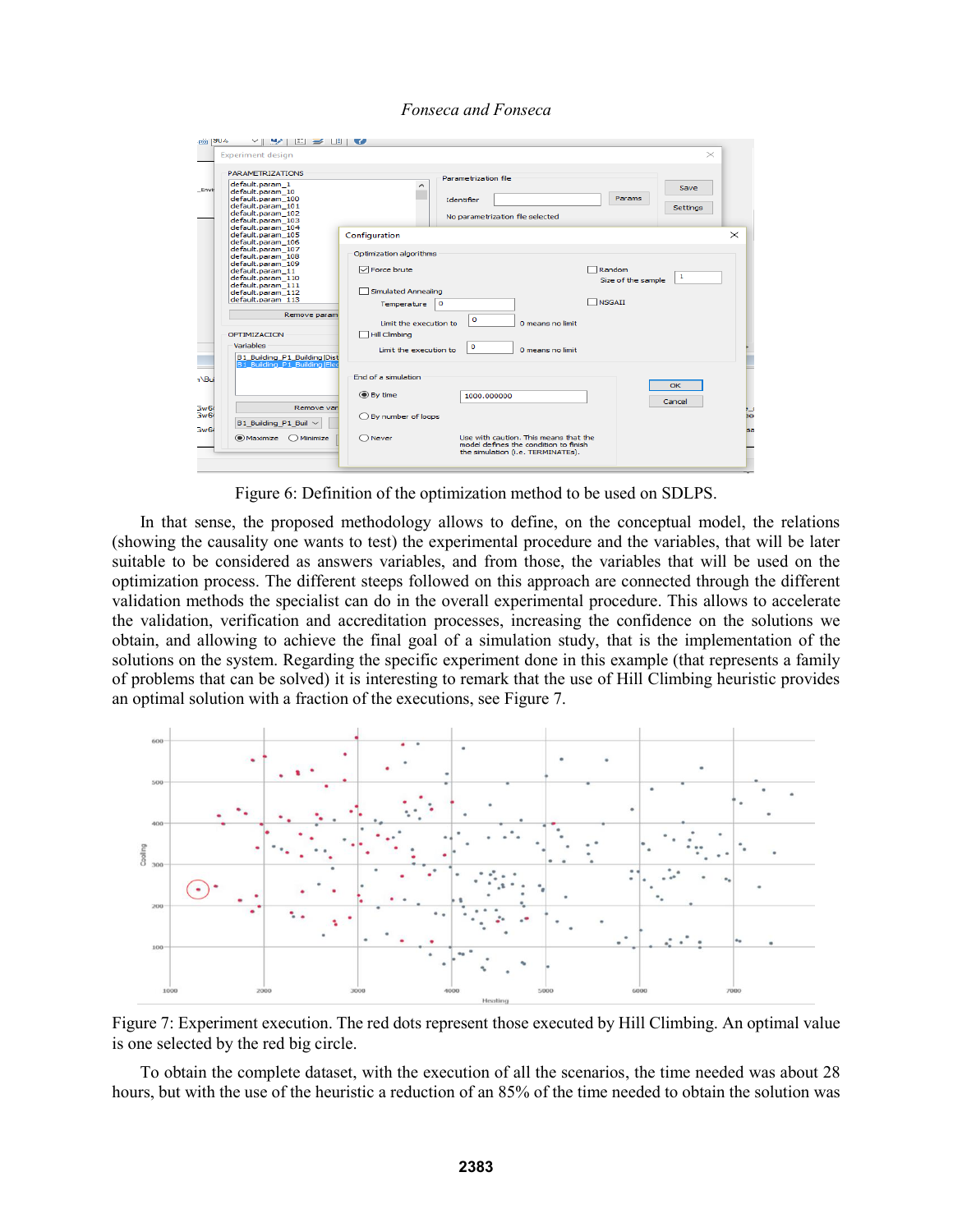achieved. The results have been obtained using NECADA desktop infrastructure. Since the time to obtain the results is drastically reduced, one can plan to use this kind of approach to dynamically obtain optimal solutions, depending on dynamical information obtained from different sources (IoT). On those approaches the simulation model that must be executed will change, depending on the parameters that the IoT sensors will provide. Hill Climbing, seems accurate to obtain optimal solutions, however more analysis will be needed to assure that it can be used in other specific experimental designs (more generic scenarios).

Finally, just mention that this type of typology is giving a strong penalty to the heating, it means the needs to heat the house in relation to the cooling is 5 times bigger, aspect that is clearly represented on the obtained data. Currently we are conducting a research to conclude if Hill Climbing heuristic is behaving well not only in this situation, but in other experimental design scenarios, with the aim to define a classification. This classification will help the system to define what heuristic behaves better to answer a specific problem. Regarding the model, and thanks to the fact that can be easily expanded to analyze new elements (due to the methodology we follow), we are adding water management, a key element in sustainability related analysis.

#### **REFERENCES**

- Ahmed, S., W. Gabriel, and M. Samy. 2010. "Integrating Building Information Modeling & amp; Cell-DEVS Simulation." In *Proceedings of the 2010 Spring Simulation Multiconference on - SpringSim '10*, 1. New York, USA: ACM Press.
- Almada, J.B., R.P.S. Leão, R.F. Sampaio, and G.C. Barroso. 2016. "A Centralized and Heuristic Approach for Energy Management of an AC Microgrid." *Renewable and Sustainable Energy Reviews* 60: 1396– 1404. https://doi.org/10.1016/j.rser.2016.03.002.
- Bernal,A., L. José, and D.L. Rodolfo. 2009. "Simulation and Optimization of Stand-Alone Hybrid Renewable Energy Systems." *Renewable and Sustainable Energy Reviews* 13 (8): 2111–18. https://doi.org/10.1016/j.rser.2009.01.010.
- Boukelkoul, S., and R. Mohammed. 2013. "Mapping between Petri Nets and DEVS Models." In *2013 3rd International Conference on Information Technology and E-Services (ICITeS)*, 1–6. IEEE. https://doi.org/10.1109/ICITeS.2013.6624067.
- Cabasino, P.M. , G. Alessandro, and S. Carla. 2013. "Introduction to Petri Nets." *Lecture Notes in Control and Information Sciences* 433: 191–211. https://doi.org/10.1007/978-1-4471-4276-8-10.
- Chang, K.H. 2014. "A Decision Support System for Planning and Coordination of Hybrid Renewable Energy Systems." *Decision Support Systems* 64: 4 - 13. https://doi.org/10.1016/j.dss.2014.04.001.
- Concepcion, A.I., and B.P. Zeigler. 1988. "DEVS Formalism: A Framework for Hierarchical Model Development." *IEEE Transactions on Software Engineering* 14 (2): 228 - 41.
- Doldi, L. 2001. *SDL Illustrated - Visually Design Executable Models*. 1st ed. http://www.amazon.com/sdlillustrated-visually-executable-english/dp/2951660006.
- Energy, U.S. Department of. 2014. "Weather Data All Regions : Europe WMO Region 6." EnergyPlus Energy Simulation Simulation Software. 2014. http://apps1.eere.energy.gov/buildings/energyplus/cfm/weather\_data2.cfm/region=6\_europe\_wmo\_r egion\_6.
- EnergyPlus, US Department of Energy. 2014. "Input Output Reference The Encyclopedic Reference to EnergyPlus Input and Output."
- EU. 2010. "Directive 2010/31/EU of the European Parliament and of the Council of 19 May 2010 on the Energy Performance of Buildings." *Official Journal of the European Union*, 13–35. https://doi.org/doi:10.3000/17252555.L\_2010.153.eng.

European Comission. 2012. "Energy Efficiency Directive (2012/27/EU)."

Fan, W., P. Praveen, and Z. Mi. 2009. "Genetic-Based Approaches in Ranking Function Discovery and Optimization in Information Retrieval — A Framework." *Decision Support Systems* 47 (4): 398–407.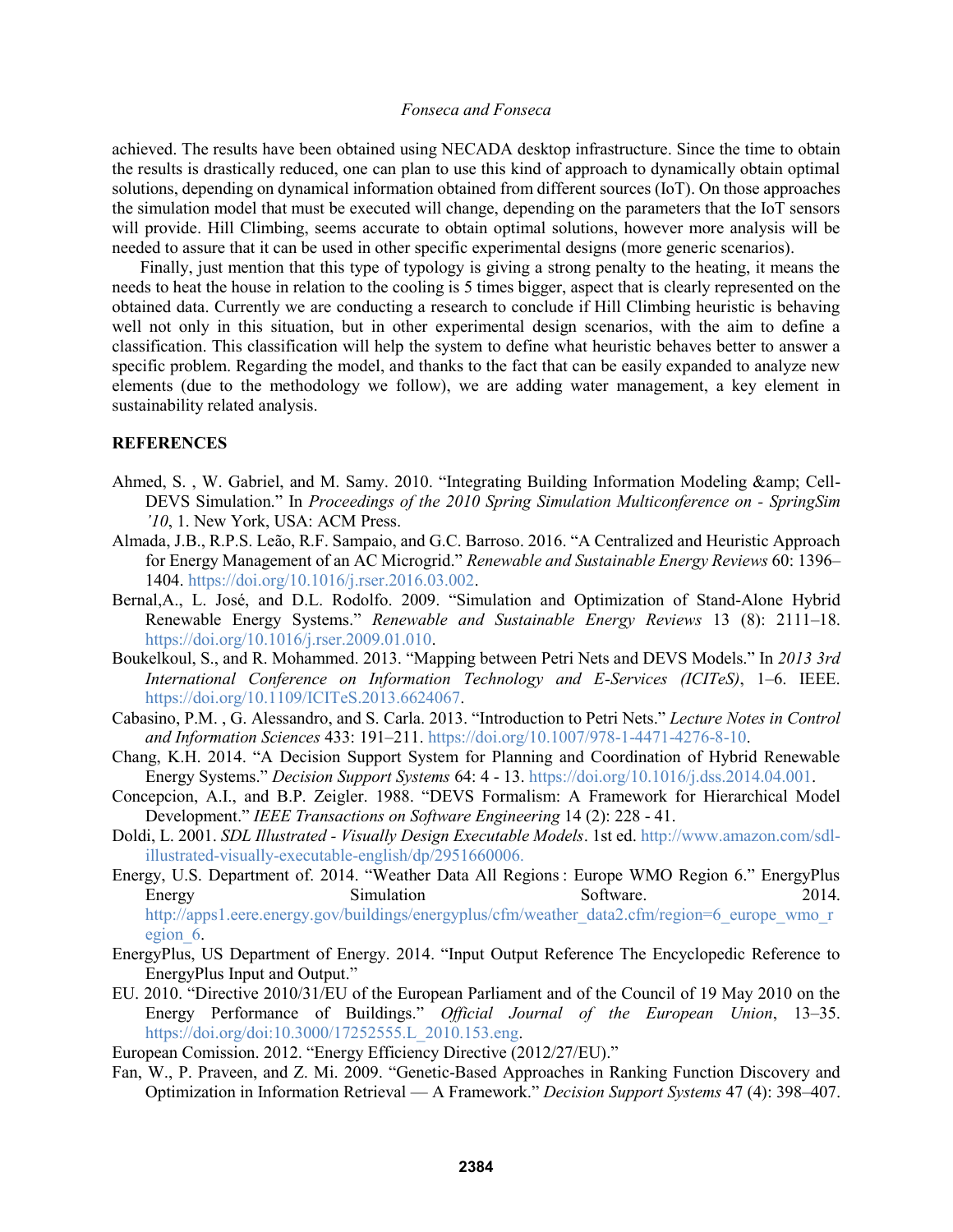https://doi.org/10.1016/j.dss.2009.04.005.

- Fonsea I Casas, P. 2008. "SDL Distributed Simulator." In *Proceedings of the 2008 Winter Simulation Conference*, edited by S.J. Mason et al. Piscataway, New Jersey: IEEE https://doi.org/10.1109/WSC.2008.4736433.
- Fonseca I Casas, P. 2015. "Transforming Classic Discrete Event System Specification Models to Specification and Description Language." *SIMULATION* 91 (3): 249–64. https://doi.org/10.1177/0037549715571623.
- Fonseca I Casas, P., and A. Fonseca I Casas. 2015. "NECADA . OPTIMIZATION SOFTWARE FOR SUSTAINABLE ARCHITECTURE." In *Building Simulation Conference*.
- Fonseca I Casas, P., A. Fonseca I Casas, N. Garrido-Soriano, and J. Casanovas. 2014. "Formal Simulation Model to Optimize Building Sustainability." *Advances in Engineering Software* 69 : 62–74. https://doi.org/10.1016/j.advengsoft.2013.12.009.
- Fonseca I Casas, P., A. Fonseca I Casas , N. Garrido-Soriano, J. Ortiz, J. Casanovas, and J. Salom. 2015. "Optimal Buildings' Energy Consumption Calculus through a Distributed Experiment Execution." *Mathematical Problems in Engineering* 2015: 1–12. https://doi.org/10.1155/2015/267974.
- Fonseca I Casas, P., X.P. Palomés, J. Casanovas Garcia, and J. Jové. 2013. "Definition of Virtual Reality Simulation Models Using Specification and Description Language Diagrams." *SDL 2013: Model Driven Dependability Engineering*, 258–74. https://doi.org/10.1007/978-3-642-38911-5.
- Goldstein, R., K. Azam., and S.E. King. 2010. "Introducing DEVS for Collaborative Building Simulation Development."
- IBM Co. 2016. "Rational SDL Suite." 2016. http://www-03.ibm.com/software/products/en/ratisdlsuit.
- IEA. 2012. "International Energy Agency." 2012. www.iea.org.
- ITU-T. 2011. "Specification and Description Language Overview of SDL-2010."
- Mattiussi., A, R. Michele, and S. Patrizia. 2014. "A Decision Support System for Sustainable Energy Supply Combining Multi-Objective and Multi-Attribute Analysis: An Australian Case Study." *Decision Support Systems* 57 (1): 150–59.
- Muchnik, A., P. Fonseca, Z. Oxana, and C. Josep. 2016. "Analysis of the Gamification Applications to Improve the Energy Savings in Residential Buildings." In *15th International Conference on Software Engineering*. Barcelona.
- Ortiz, J., F. Antoni, S. Jaume, G. Nuria., F. Pau, and R. Verdiana . 2016. "Comfort and Economic Criteria for Selecting Passive Measures for the Energy Refurbishment of Residential Buildings in Catalonia." *Energy and Buildings* 110: 195–210. https://doi.org/10.1016/j.enbuild.2015.10.022.
- Salom, J., C. Eduard, and S. Alberto. 2011a. "Edificios de Balance Energetico Cero: Buscando Una Definicion Concreta Para Un Objetivo Amplio." *CIC: Publicación Mensual Sobre Arquitectura y Construcción* 485: 54–57.
- Salom, J., C. Eduard, and S. Igor. 2012. "Edificio de Energía Cero: Definiciones e Interacción Con Las Redes Energéticas." In *Libro de Comunicaciones I Congreso EECN*. Madrid.
- Salom, J., W. Joakim, C. José, S. Igor, V. Karsten, and M. Anna. 2011b. "Understanding Net Zero Energy Buildings : Evaluation Of Load Matching And Grid Interaction Indicators." In *Proceedings of Building Simulation 2011: 12th Conference of International Building Performance Simulation Association* :6 Sydney.
- Sargent and Robert. 2009. "Verification and Validation of Simulation Models." In *Proceedings of the 2009 Winter Simulation Conference (WSC)*, edited by M. D. Rossetti et al., 37:66–66, Piscataway, New Jersey: IEEE.
- Sartori, Igor, N. Assunta, and K.Voss. 2012. "Net Zero Energy Buildings: A Consistent Definition Framework." *Energy and Buildings* 48: 220–32.
- Zhang, Yanyu, Z. Peng, Shuhui Li, Z. Chuanzhi, and L. Hepeng. 2015. "A Novel Multiobjective Optimization Algorithm for Home Energy Management System in Smart Grid." *Mathematical Problems in Engineering* 2015: 19.